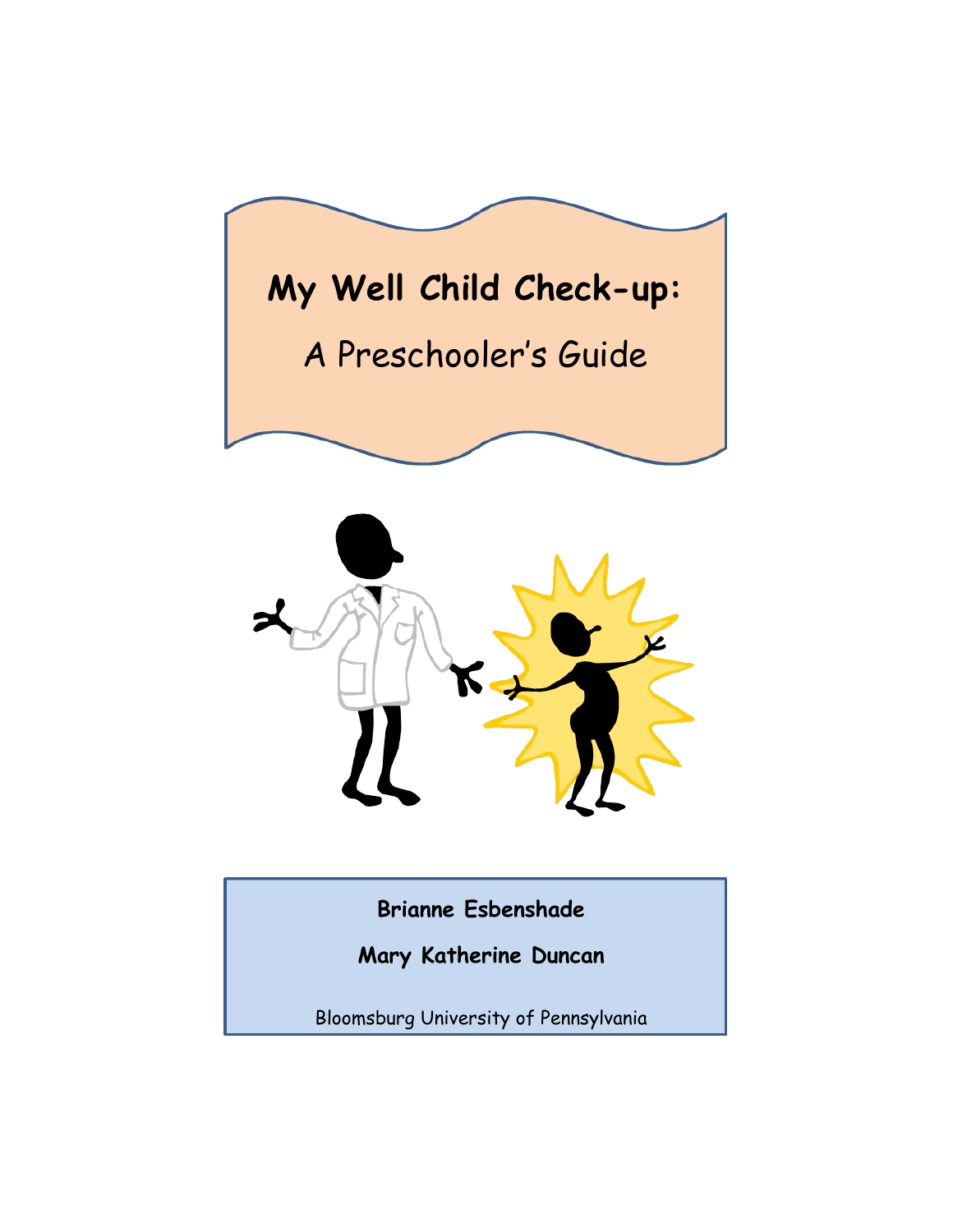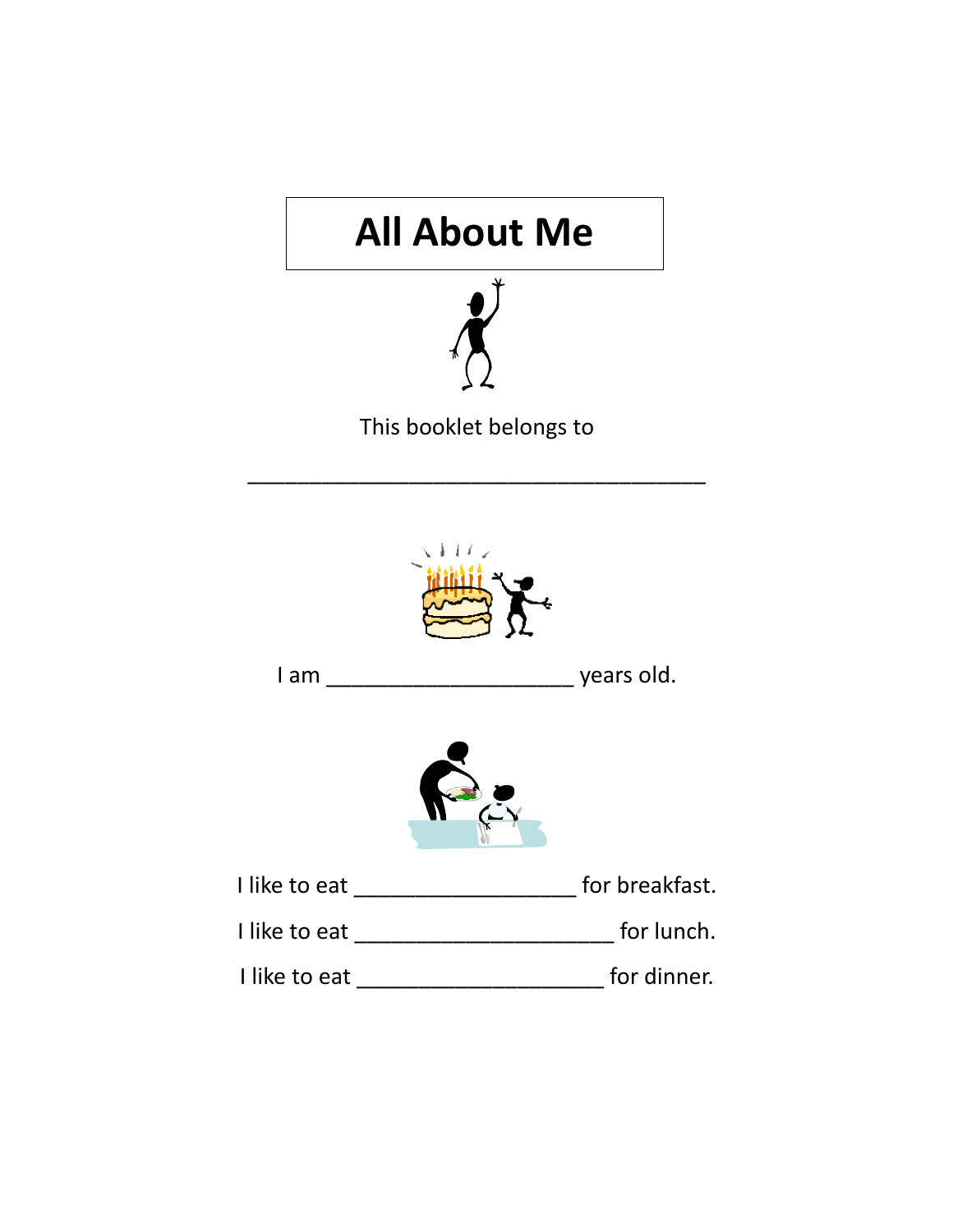

My favorite color is \_\_\_\_\_\_\_\_\_\_\_\_\_\_\_\_\_\_\_\_\_.



Someone who loves me is \_\_\_\_\_\_\_\_\_\_\_\_\_\_\_\_.



I like to play \_\_\_\_\_\_\_\_\_\_\_\_\_\_\_\_\_\_\_\_\_\_\_\_\_\_\_\_\_\_\_.

Most of the time, I feel…(circle one)

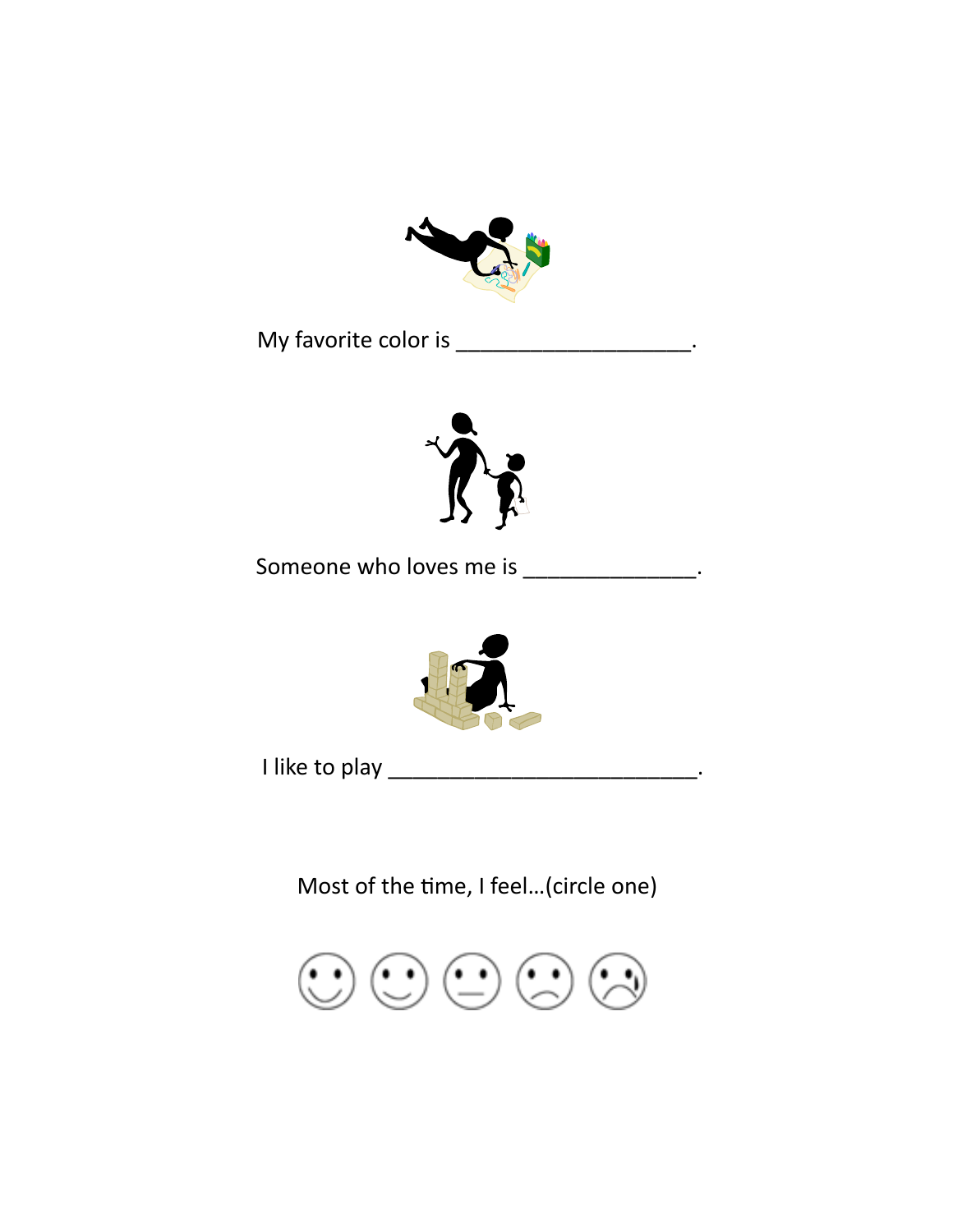# **Getting Ready**

**What should you bring to your check-up?**



#### **Do you know the names of your body parts?**

| "Simons says, point to your" |              |             |                |
|------------------------------|--------------|-------------|----------------|
| <b>Eyes</b>                  | <b>Ears</b>  | <b>Nose</b> | <b>Mouth</b>   |
| <b>Arm</b>                   | <b>Elbow</b> | <b>Hand</b> | <b>Fingers</b> |
| <b>Leg</b>                   | <b>Knee</b>  | <b>Foot</b> | <b>Toes</b>    |
| <b>Belly</b>                 | <b>Chest</b> | <b>Back</b> | <b>Hair</b>    |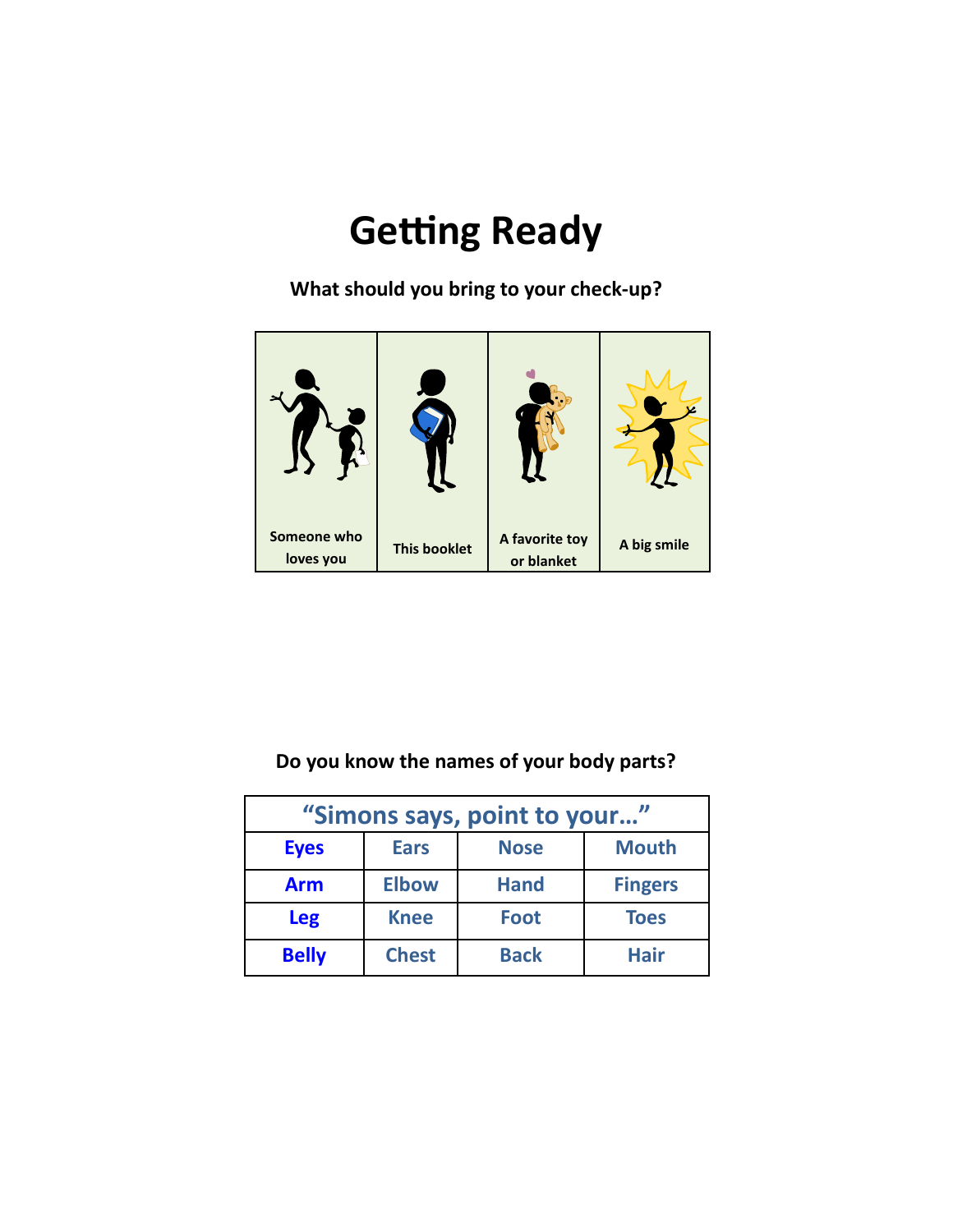**The doctor or nurse will use special instruments to make sure that you are healthy.**

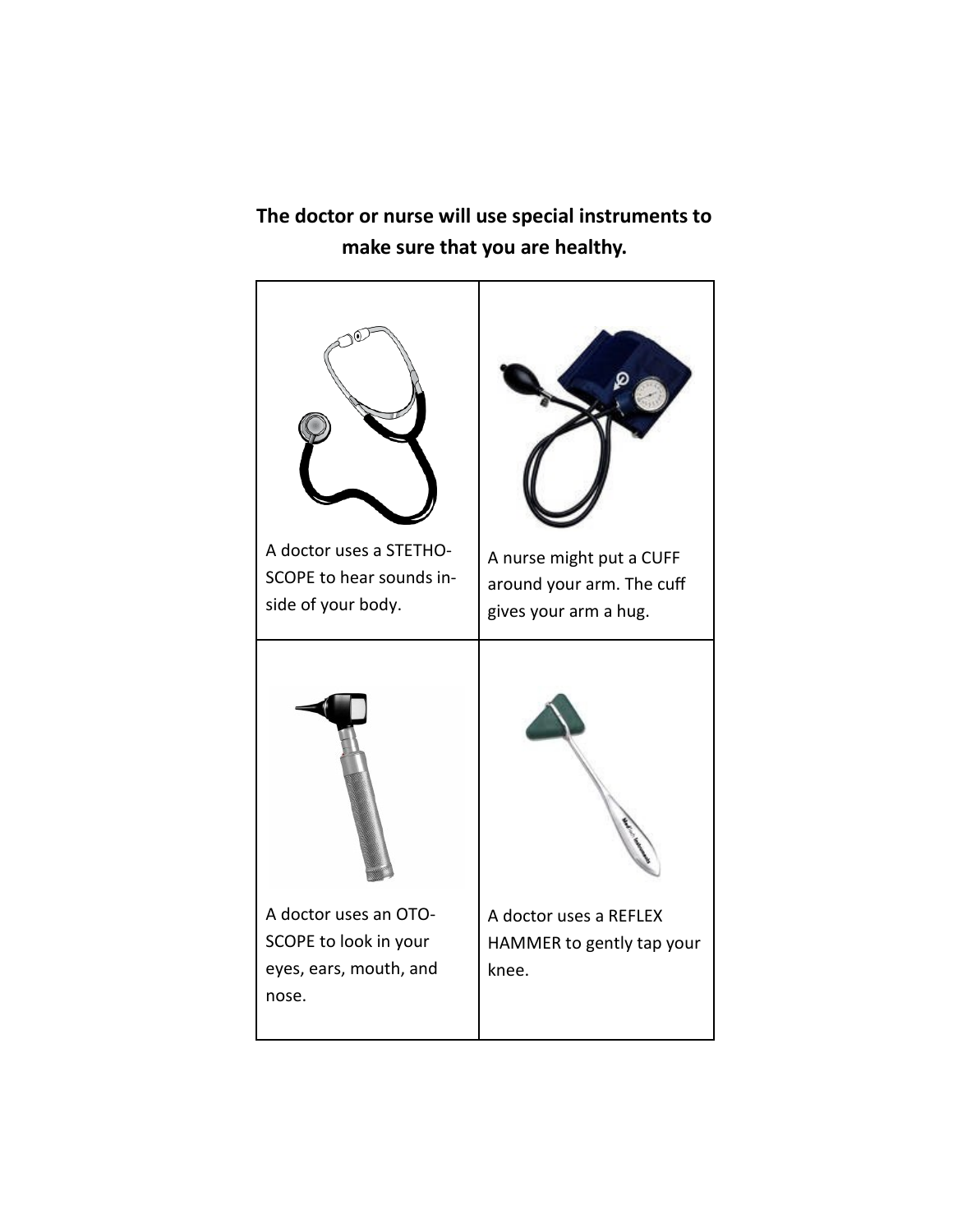## **My Visit to the Doctor's Office**

 **Place an "X" next to each activity once it is done.**

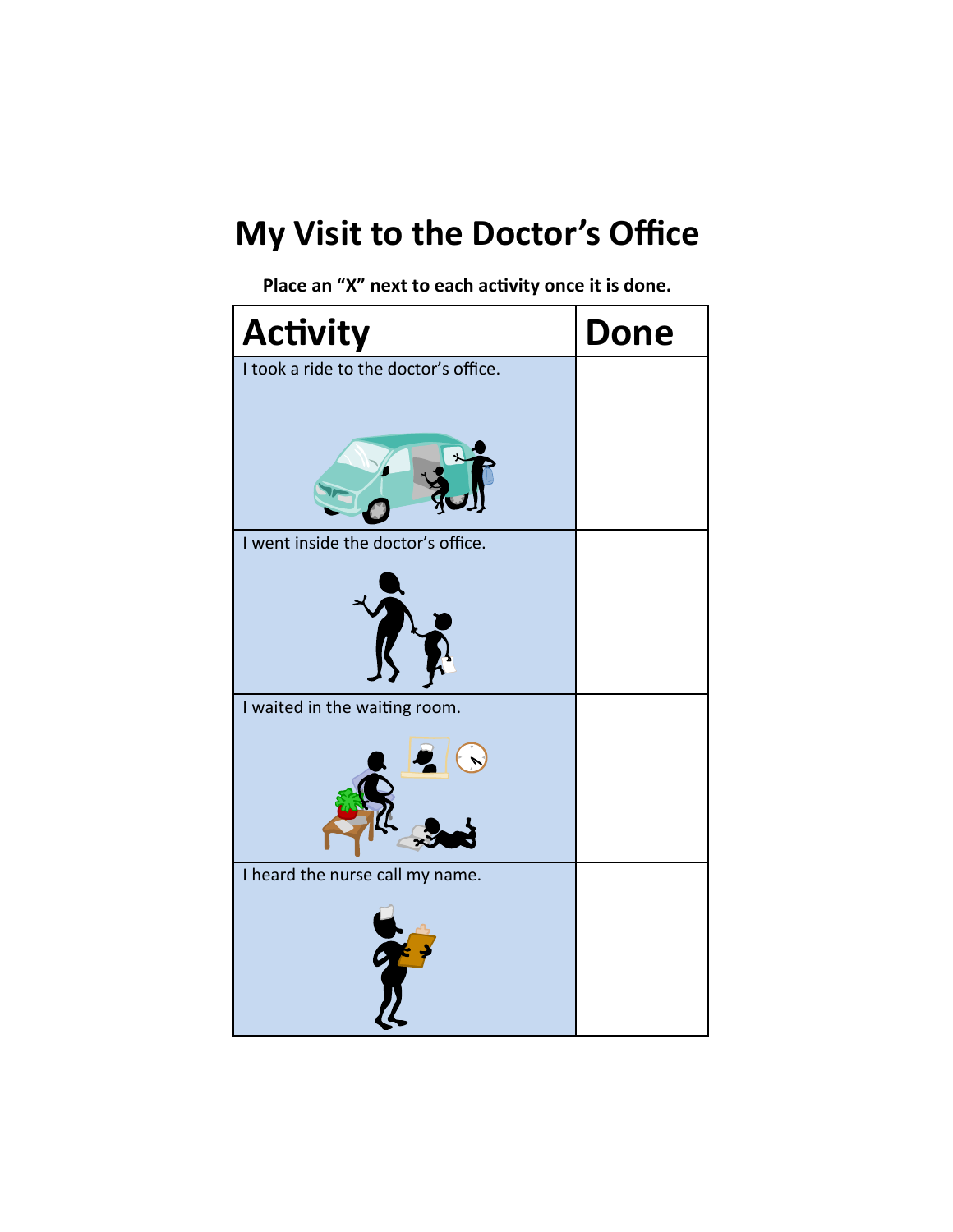#### **My Visit with the Nurse**

**Place an "X" next to each activity once it is done.**

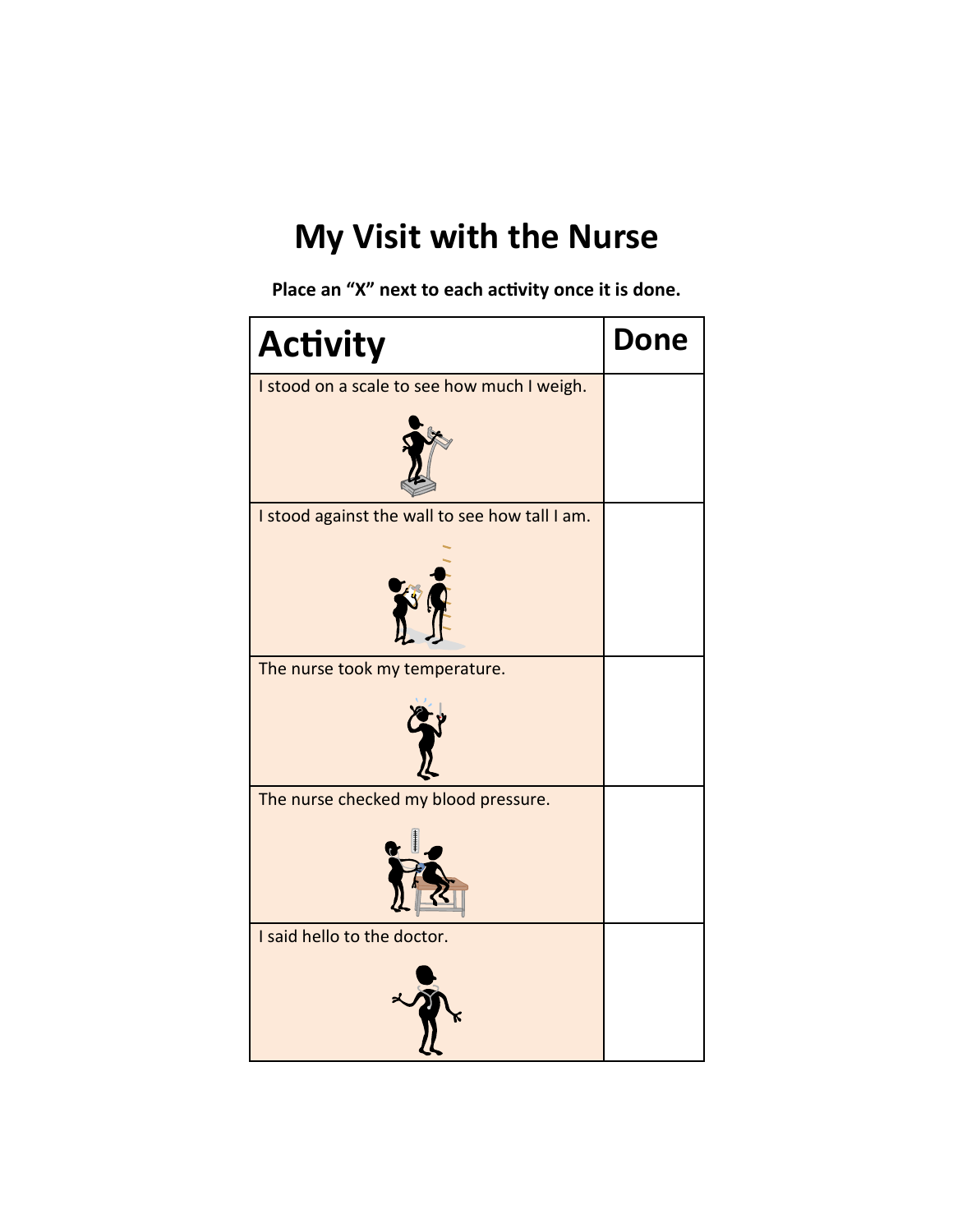## **My Visit with the Doctor**

**Put an "X" on each body part as the doctor checks it.** 

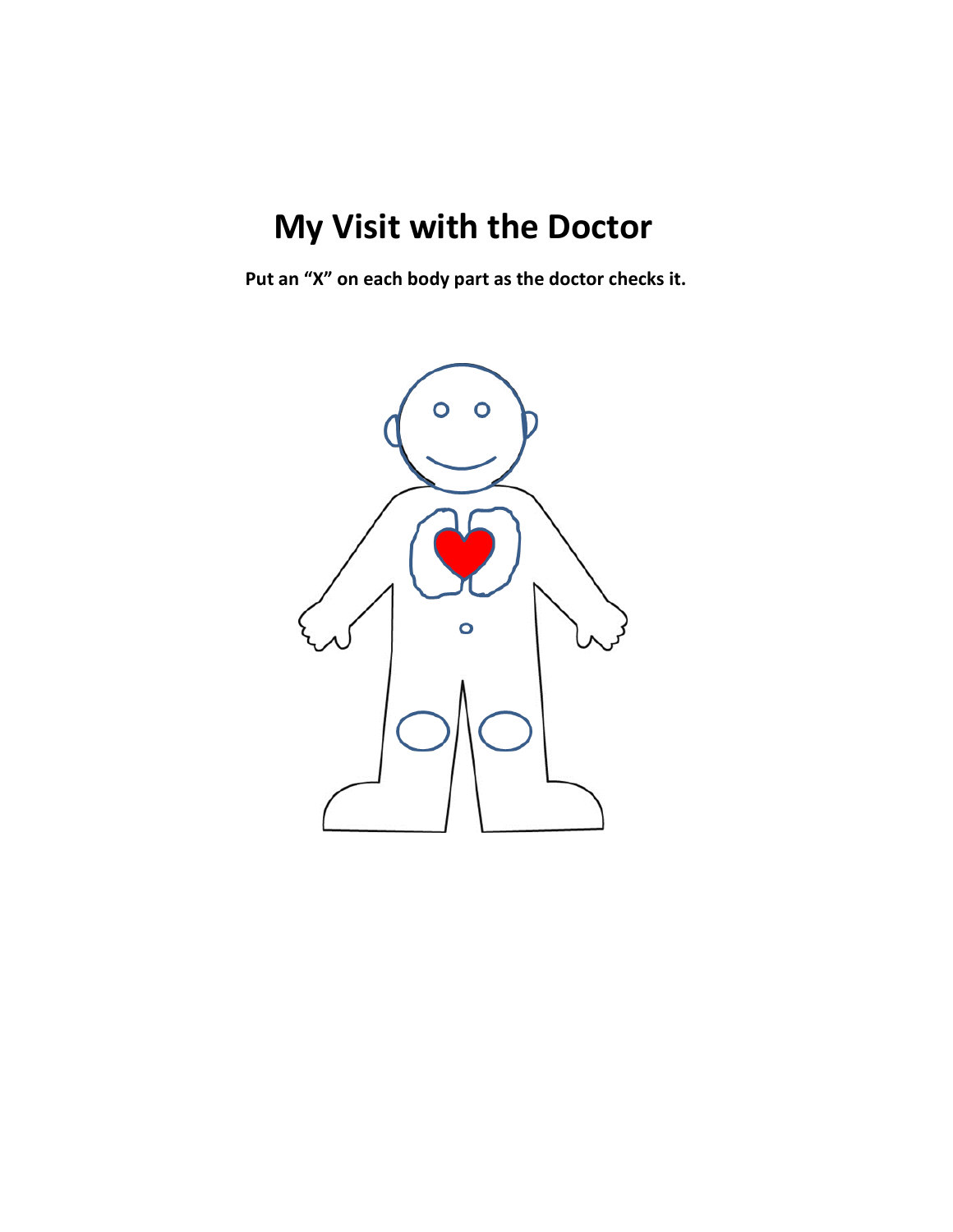#### **Instruments and Body Part**

Draw a line to match the instrument to the body part.

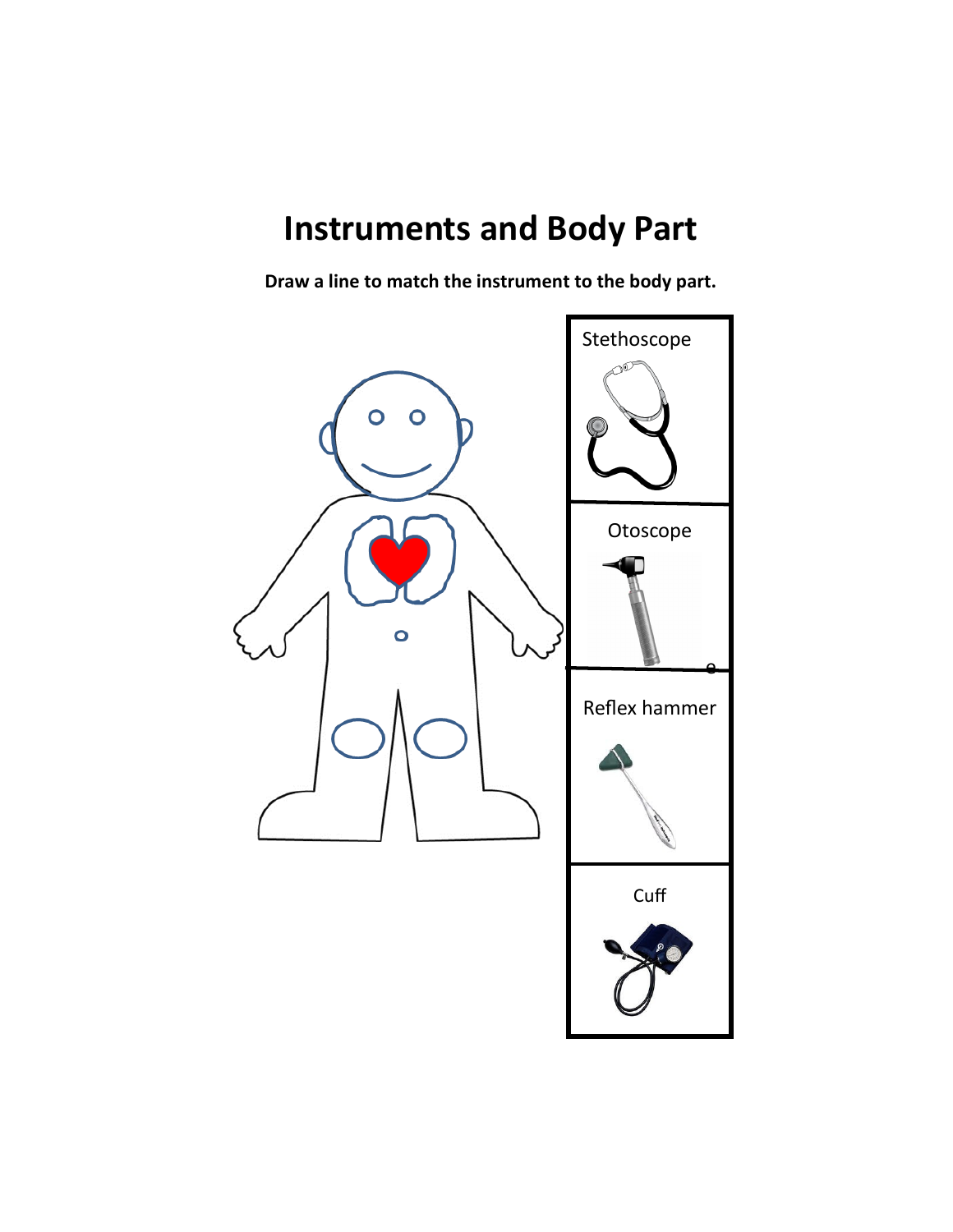## **Staying Healthy**

**Put an "X" on the things that you did today.**

**Did you get three-in-a-row? BINGO!**



Wash your hands. Use a tissue. Drink water.







Eat healthy food. Play. Sleep.









Brush your teeth. Take a bath. Buckle up.